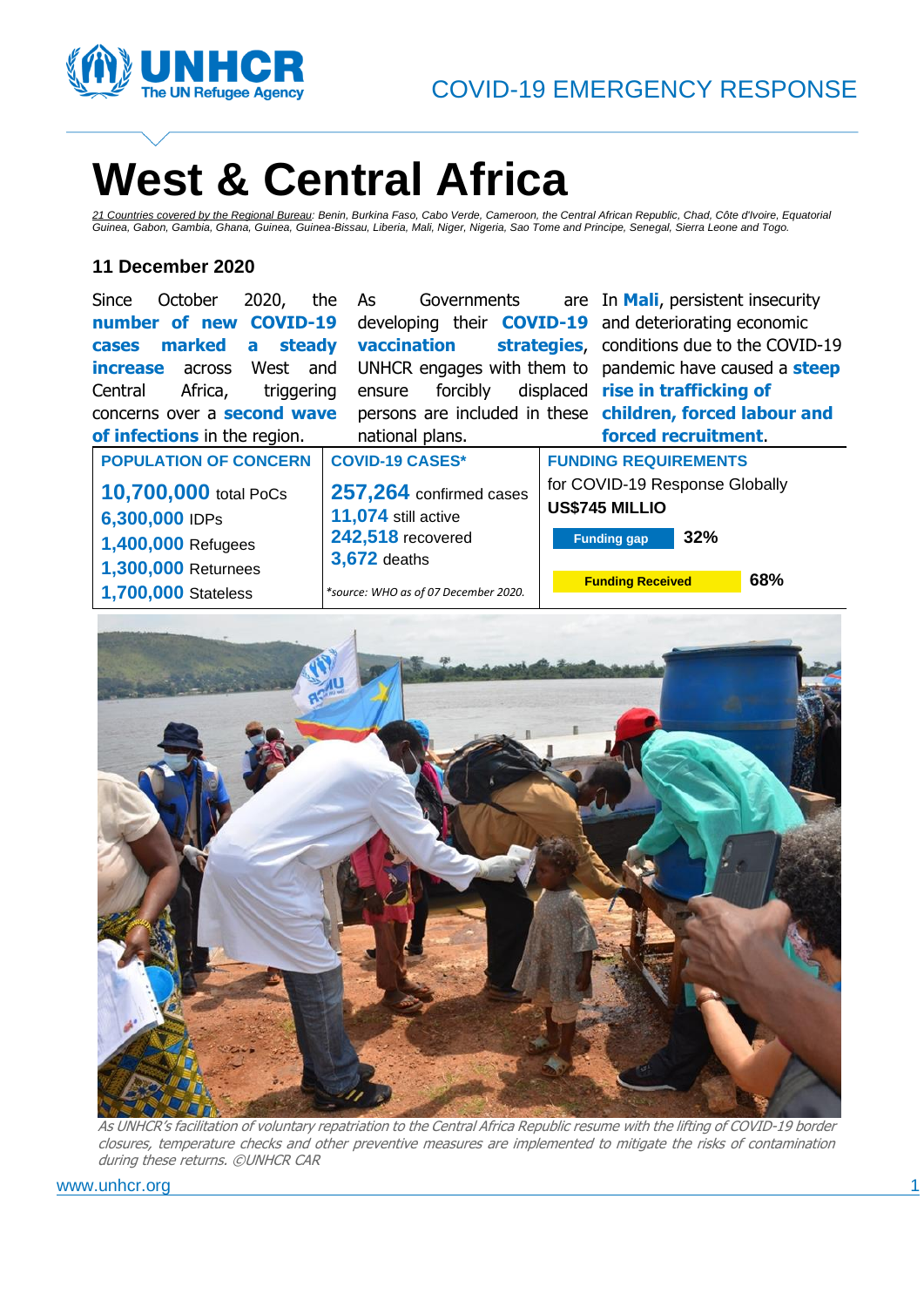# Operational Context

- **Increase in the number of new COVID-19 cases in West and Central Africa and growing concerns over a second wave.** After a sharp decline in the number of new COVID-19 cases reported daily in the months of July and August in West and Central Africa, this trend reversed during the month of October and many countries have been experiencing a steady increase in the number of new COVID-19 cases since early November. As concerns over a second wave of infections are growing across West and Central Africa, countries are reintroducing or strengthening preventive measures, such as social distancing and mask-wearing, to curb the spread of the virus while minimizing the potential impact on the economy and wellbeing of their populations.
- **Current COVID-19 situation in West and Central Africa.** As of 07 December 2020, Nigeria with 69,255 remains with the highest number of confirmed cases, followed by **Ghana** (52,274), **Cameroon** (24,752), **Cote d'Ivoire** (21,485) and **Senegal** (16,477). In terms of active cases, **Nigeria** (3,301) has the highest number, followed by **Mali** (1,602), **Cameroon** (965) and **Ghana** (886), **Guinea** (802) and **Niger** (542). A total of **74 forcibly displaced persons** were **tested positive** to COVID-19 since the beginning of the crisis, including 64 refugees in Chad, Cameroon, Togo, Guinea, Niger, Ghana, Liberia and Gambia, 8 Internally Displaced Persons (IDPs) in Central African Republic, Mali and Burkina Faso and 2 Asylum seeker in Niger. Among them 3 refugees died in Cameroon and 01 refugee died in Gambia.
- **COVID-19 Cases and government measures and restrictions in West and Central Africa by Country (as of 07 December 2020):**



Sources: WHO, worldometers.info, Governments and local media reports.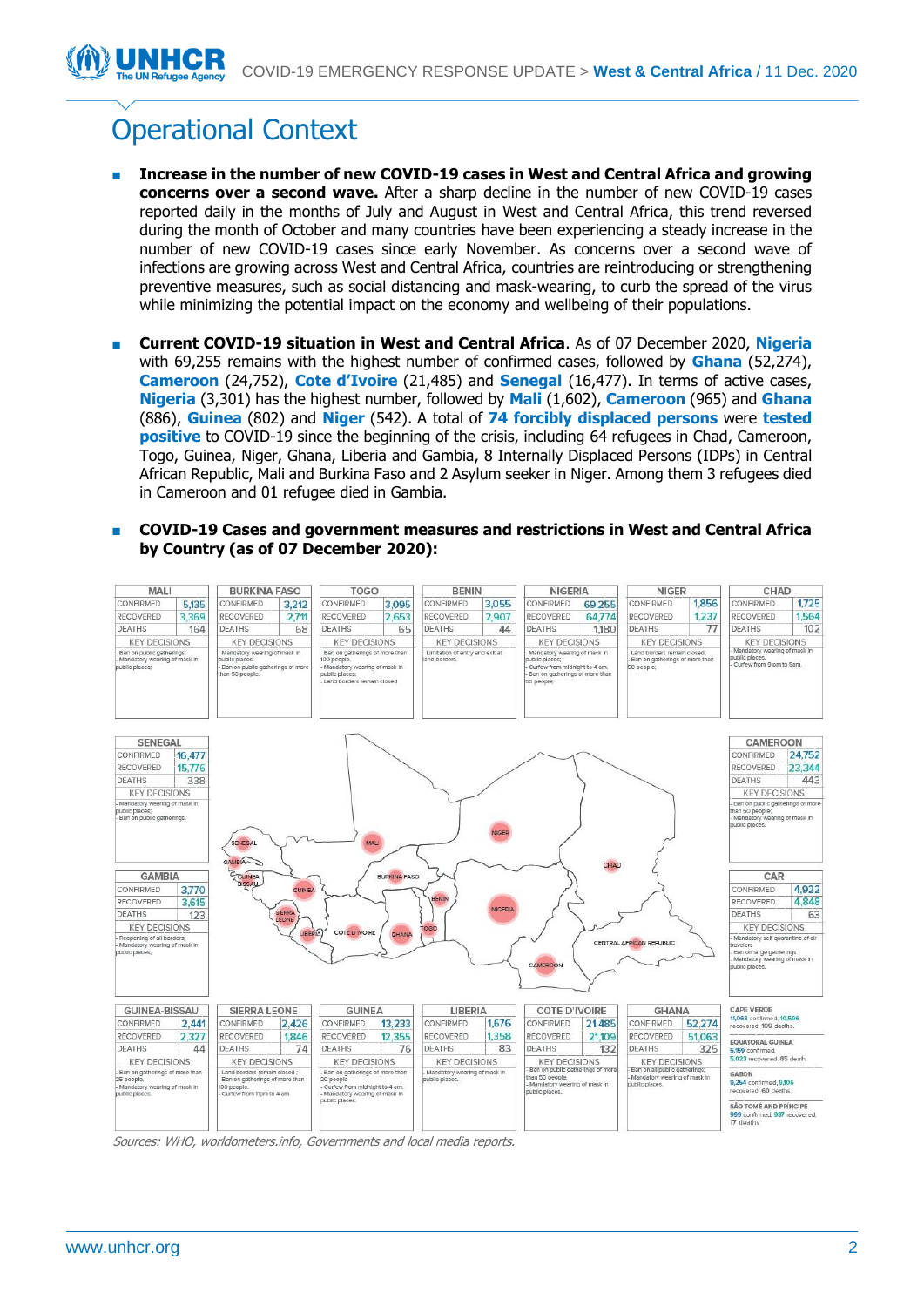## UNHCR Response

■ **Mainstreaming COVID-19 into UNHCR's humanitarian response.** Across West and Central Africa, UNHCR operations continue to ensure continuity of assistance and mainstream COVID-19 prevention into their humanitarian response to mitigate the impact of the pandemic on forcibly displaced populations. UNHCR supports governments in the implementation of their COVID-19 response plans while directly implementing activities to support forcibly displaced populations. These include advocating for preserving access to asylum and international protection, supporting inclusive national health responses, strengthening shelter interventions to improve living conditions in hosting areas, strengthening community-based protection mechanism, livelihoods interventions to mitigate the economic impact of the pandemic, and seeking durable solutions, including local integration, resettlement opportunities, complementary pathways and voluntary repatriation. Already jeopardized by insecurity in the region, education is further disrupted by the pandemic.

### **HIGHLIGHT: Protection impact of COVID-19 pandemic in Mali**

**The significant economic impact of the pandemic in West and Central Africa has caused a major disruption in the livelihoods of fragile communities, particularly displaced population, increasing the risk of resorting to negative coping mechanisms, including child labour.** 

In **Mali**, persistent insecurity and deteriorating economic conditions due to the COVID-19 pandemic have caused a steep rise in trafficking of children, forced labour and forced recruitment by armed groups across the country. According to the latest report of the UNHCR-led Global Protection Cluster, 220 cases of child recruitment were documented in the first half of 2020, compared to 215 cases in all of 2019. The victims are disproportionately boys working at eight mining sites but also Malians, refugees, asylum seekers and migrants. Women and girls are also victims of abduction, sexual assault and rape, and in the Mopti region been recorded in 2020.



alone more than 1,000 cases have *Malian children in an settlement for internally displaced persons in Bamako Mali (May 2020) @UNHCR CAR*

The victims are disproportionately boys working at eight mining sites but also Malians, refugees, asylum seekers and migrants. Women and girls are also victims of abduction, sexual assault and rape, and in the Mopti region alone more than 1,000 cases have been recorded in 2020. Many refugees and migrants heading to northern Africa and Europe through Mali are also at high risk of being trafficked and forced into labour. Some people on the move are trafficked for forced labour in the agricultural sector, others, particularly women are trafficked en route to promised jobs in North Africa, Europe and the Middle East. Others are diverted to Bamako or to mining or agricultural areas where they are forced to engage in survival sex.

As the Sahel conflict shows no signs of abating, UNHCR and its partners continue to cooperate with the national government in order to support the most vulnerable populations, particularly people who have been forced to flee, to address the dire socio-economic impact of COVID-19 and mitigate the risk of negative coping-mechanism, exploitation and trafficking.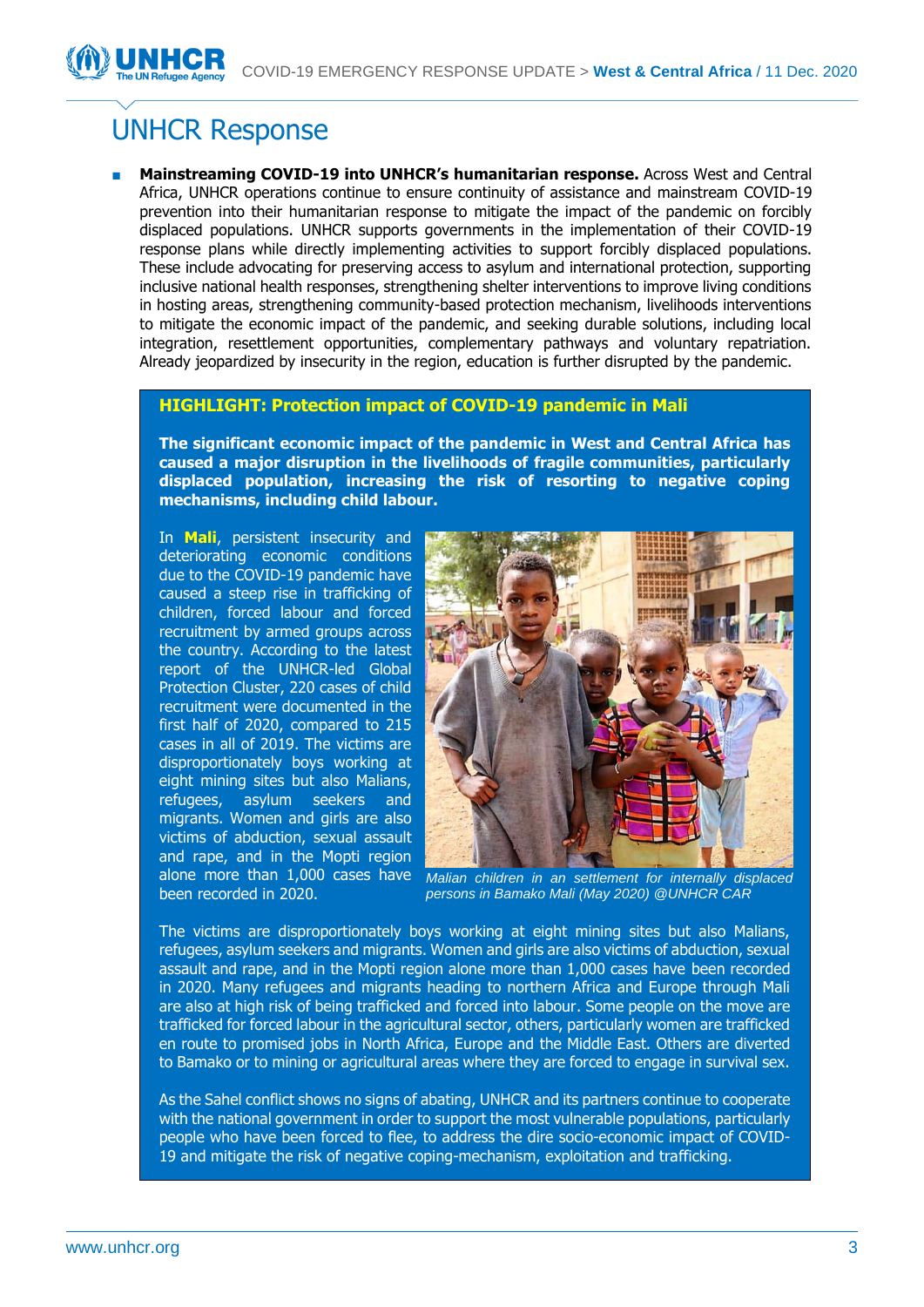

Strengthen risk communication and community engagement, and critical protection case management, including protection monitoring and registration

- UNHCR Operations continue to work to mitigate the impact of COVID-19 on persons of concern by increasing communication with communities and introducing innovative approaches to address access limitations including social distancing in protection activities and remote case management.
- In **Central African Republic**, an estimated 60,000 persons including refugees, IDPs and hosts have been reached in the past four weeks through public information



events and radio broadcasts on prevention measures against Covid-19.

- In **Ghana**, undergraduate refugee students in the Urban setting have been trained and equipped to support the aged and psychically challenged in their neighborhoods with COVID 19 Public health safety protocols prevention information to reduce their vulnerability to the diseases.
- In **Mali**, UNHCR and its partners sustain their sensitization and information sharing efforts on COVID-19. Awareness-raising sessions were organized in Timbuktu, Mopti and Segou, reaching over 200 persons from displaced and host communities. UNHCR also proceeded to the distribution of 12,500 masks, including 7,500 masks to Nigerien refugees and 5,000 masks to regional authorities, including 4,000 in educational facilities (CAP), for students, and 1,000 for a health centre in Menaka.



Strengthen and support primary and secondary health care and selected WASH services

UNHCR Operations are sustaining their support to national health systems to strengthen their infection prevention and healthcare responses, including through the provision of medical equipment and supplies and training of health personnel. In camps or settlements this includes identification and training of outbreak response teams,

**Key achievements:**  ✓ **Over 600,000** persons received essential healthcare

✓ **3 million** medical masks

ordered

services

referral systems for laboratory specimens and prepositioning laboratory supplies such as transport media, swabs, specimen containers, training of staff in early identification, notification, case management and contact tracing, data collection and analysis and interpretation. Operations are also reinforcing the WASH systems and services in the main refugee and IDP hosting areas, including by distributing soap and increasing access to water to allow for the implementation of basic preventive hygiene measures such as frequent handwashing.

■ In **Burkina Faso**, UNHCR continues to support the national and local authorities in addressing the crisis. On 8 December, UNHCR has supported the Minister of Health with the donation of a car, 12 motorbikes and sanitary material while the rehabilitation and construction of health infrastructures is ongoing in the Sahel region. Distribution of material to facilitate the respect of preventive measures for COVID-19 and of awareness sessions continue across the country, including in the Centre Nord where 120 hand-washing devices were distributed this past week. In the Centre Nord, 300 bars of soap were distributed in the locality of Barsalogho, UNHCR and partners also continued their sensitization and awareness raising on the pandemic in Pissila, Kaya and Barsalogho.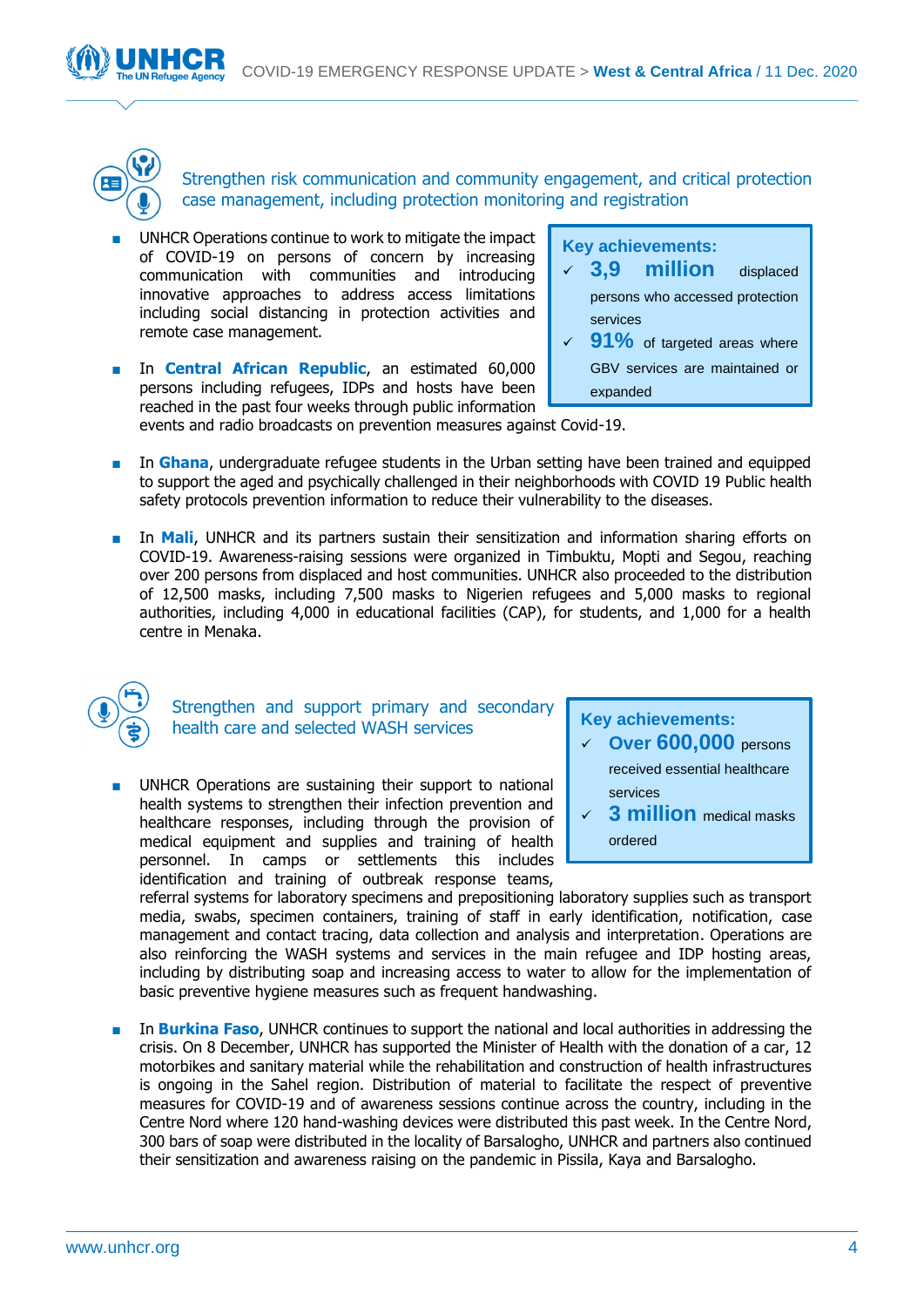### **HIGHLIGHT: UNHCR's facilitation of voluntary repatriation to the Central Africa Republic resume as COVID-19 border closures are lifted**

On hold since March 2020 due to the COVID-19 pandemic, UNHCR's facilitation of voluntary repatriation to the Central Africa Republic on 10 November following the re-opening of the borders with neighboring DRC.

To facilitate this operation in the context of COVID-19, the UNHCR has implemented barrier measures including the compulsory wearing of masks during the journey, respect for physical distance throughout the travel, temperature checks and hand washing.

To allow for such distancing, the number of refugees per convoy was also reduced to a maximum of 65 individuals. Finally, the return pack include a COVID kit which includes masks, bucket, soap and the cash equivalent to a one-month food ration per person to cope with the quarantine period that each returnee will have to observe. When conditions allow, UNHCR also supports testing ahead of the return date. In Cameroon, UNHCR supported the testing of 200 refugees from Gado site considered for voluntary repatriation.

UNHCR has facilitated the repatriation of a total of 2,873 refugees to CAR in 2020, bringing to 19,357 the total number of voluntary returns facilitated by the organization since 2017. This comes in addition to an estimated 95,000 spontaneous returns which took place during the same period without the direct assistance of the UNHCR.

There are still more than 600,000 refugees from CAR in neighboring countries, as well as almost 650,000 IDPs within CAR. Despite significant improvements, the situation in the country remains volatile, and continued protection of displaced populations is needed for those who do not feel it is safe to return home.



Whaling ships of Central African repatriates off the Oubangui River in the Central African Republic @UNHCR CAR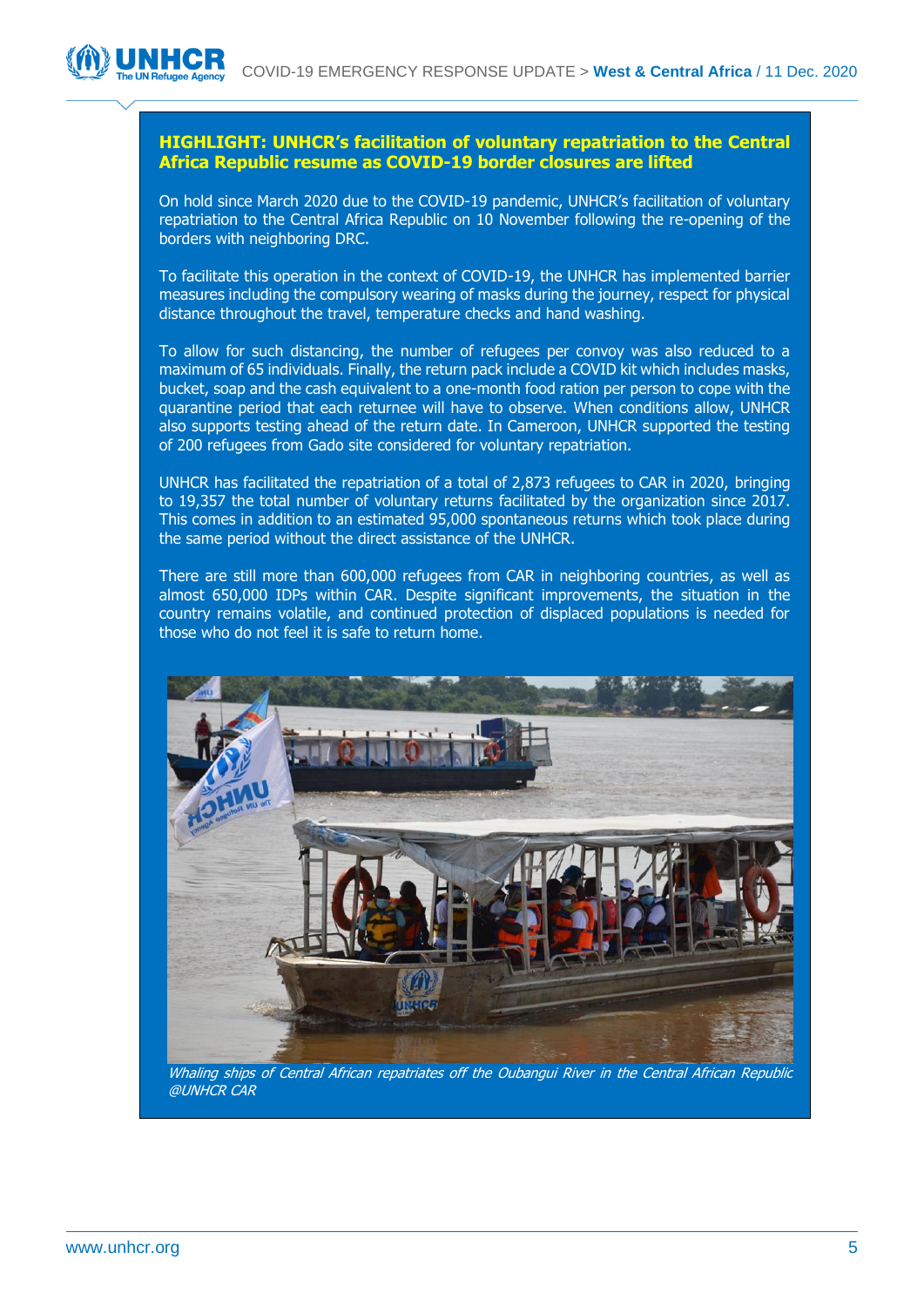

Ramp up cash assistance, reinforce shelters, and provide core relief items in congested urban and camps settings

**Shelter, NFI and Cash-Based Interventions remain a priority in UNHCR's COVID-19 response in West and Central Africa**. Often residing in overcrowded sites, or among host communities in historically underserved areas, refugees and IDPs are deprived of privacy and exposed to heightened risks of contamination as COVID-19 continues to spread in the region. To address this issue, UNHCR operations are implementing targeted shelter interventions

| <b>Key achievement:</b> |                                         |    |                 |  |
|-------------------------|-----------------------------------------|----|-----------------|--|
|                         | $\checkmark$ Over 80,000 individuals in |    |                 |  |
|                         | households                              |    | most vulnerable |  |
|                         | to/affected                             | bv | COVID-19        |  |
|                         | received livelihood support             |    |                 |  |

and the distributions of core relief items and exploring ways to decongest the most affected hosting areas in coordination with the national and local authorities. UNHCR is also working to mitigate the economic impact of COVID-19 on displaced populations and foster their economic inclusion through direct livelihoods support and targeted cash-interventions.

- In **Cameroon**, a total of 2,281 urban refugee households in Douala received MPCA (multipurpose cash assistance/ 75,000 CAF per family) as well as 19,439 pieces of soap, 1,000 buckets and 538 jerrycans in the past month. UNHCR is planning to support another 2,000 households by the end of the year.
- In **Ghana**, UNHCR's Mask for Refugees by Refugees Project is ongoing and achieving its two-pronged objective of being a COVID-19 prevention and income-generating venture. The refugees involved in the project have so far produced over 15,000 face masks which are being distributed among refugee and host communities.



A refugee in Ampain receiving a set of masks for his family produced by UNHCR's Mask for Refugees by Refugees Project. @UNHCR Ghana



### Support education systems

**Supporting the progressive reopening of schools across West and Central Africa.** Across the region, schools have gradually reopened in most countries in the region, to either complete the 2019/2020 academic year

**Key achievements:** 

✓ **Over 35,000** children and

youth supported with distance/homebased learning

disrupted by the COVID pandemic, or to start the new 2020/2021 academic year despite delays met. UNHCR and partners supported national efforts throughout this process.